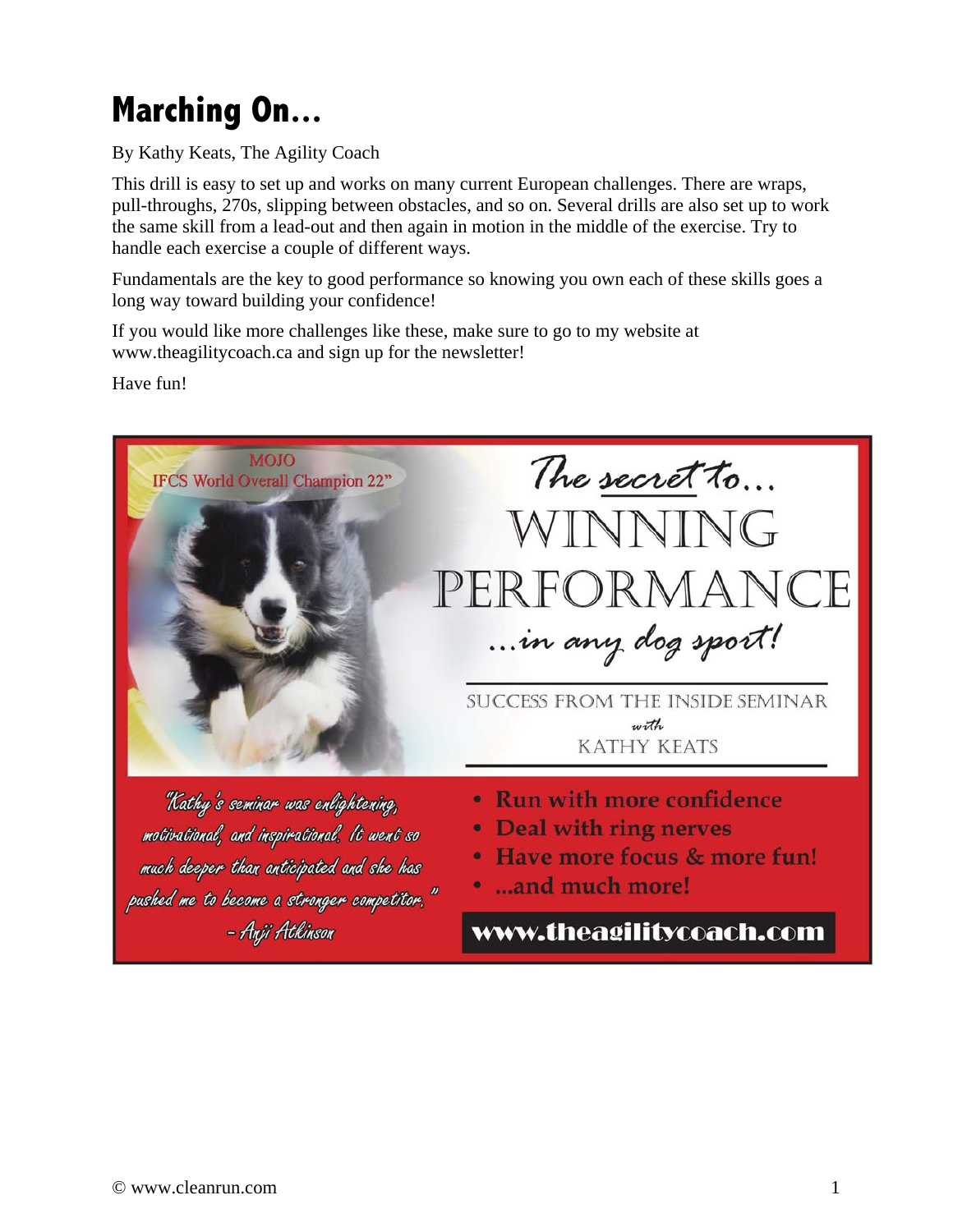**Setup** 



**Exercises 1 & 2** 

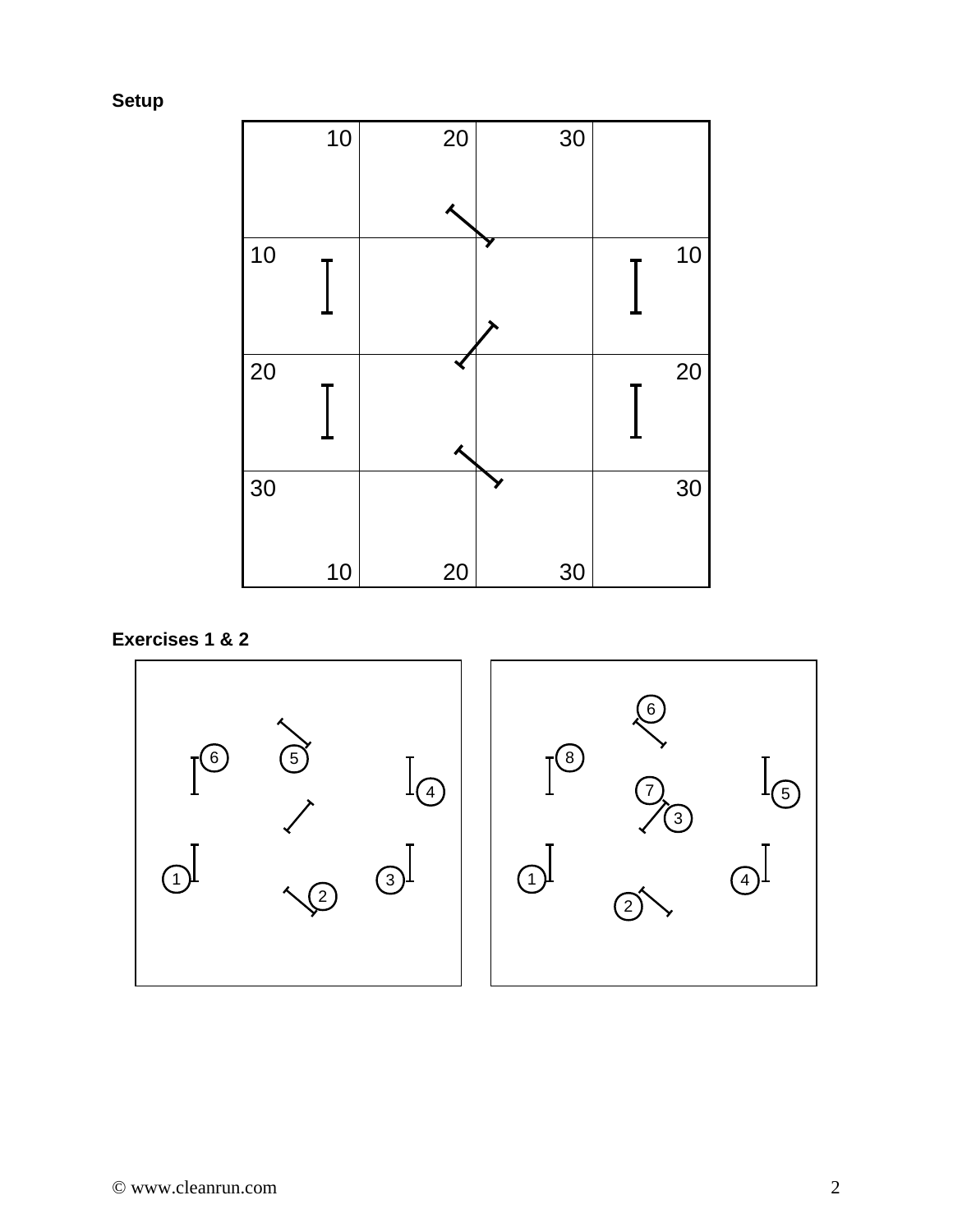**Exercises 3 & 4** 



**Exercises 5 & 6**